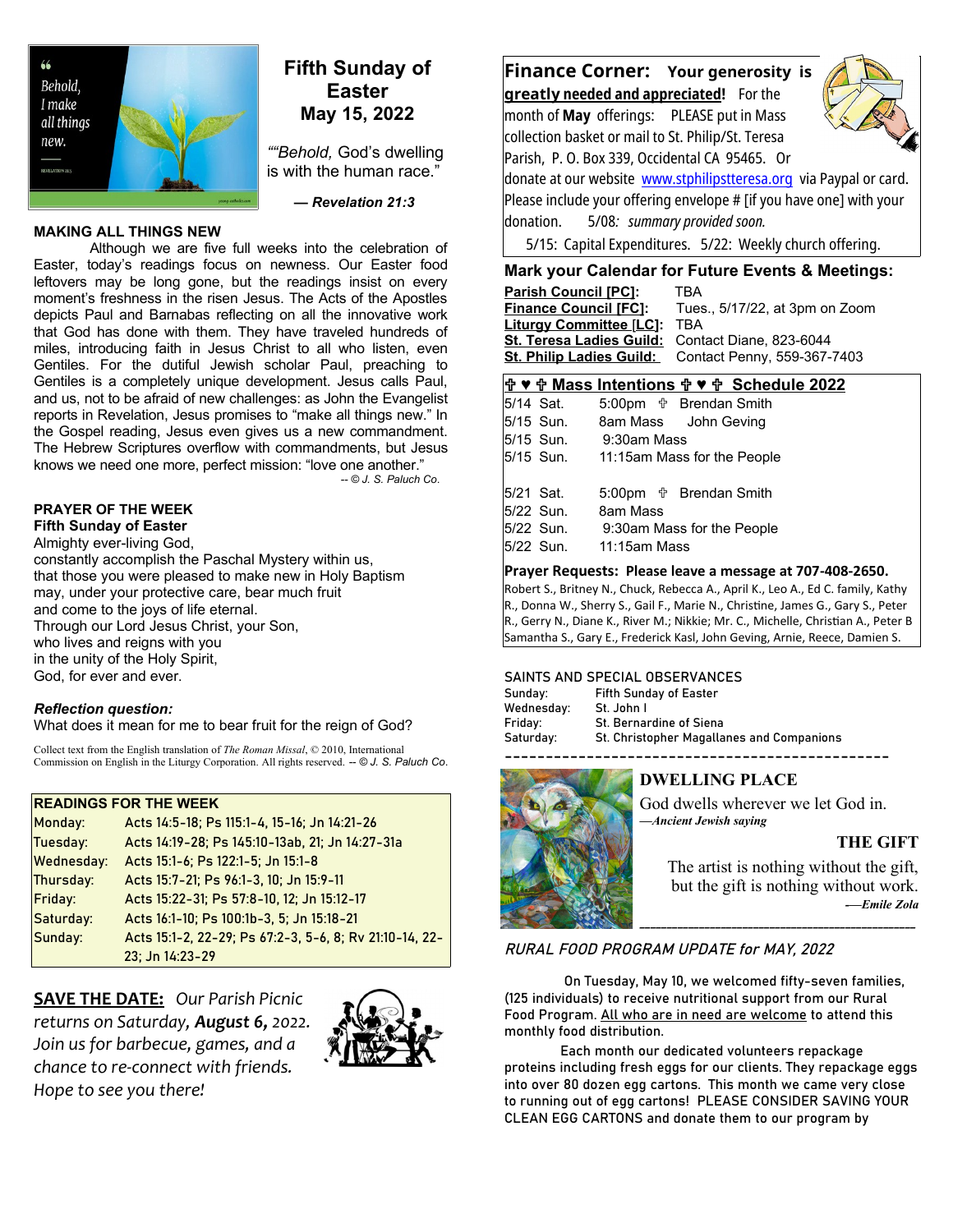dropping them off at the parish hall. We thank you in advance. We also appreciate your donation of clean, handled paper bags. We can save the environment and save some money with your support.

Our program is open to all who are in need. If you are aware of a family which needs nutritional assistance, please let them know about our program. Leave a message at the parish office, (707) 408-2650 to get a call back with additional information and to answer your questions.

This program is funded through monthly Rural Food Collection, private donations and the dedicated, awesome volunteers. Thank you for your generous donations as we strive to meet the nutritional needs of all attendees at our food distributions. RURAL FOOD VOLUNTEER OPPORTUNITIES in the Parish Hall and parking area: Saturday, June 11, 9-10:00 am repackaging; Monday, June 13, 9:00 – 11:00am set up and Tuesday, June 14, 7:30a – 11:00a to distribute food to clients.



Statue of Luigi Maria Palazzolo on the grounds of the Palazzolo Institute in Bergamo, Italy. Photo credit: [Gio la Gamb](https://commons.wikimedia.org/wiki/File:Don_%22Palazzolo%22_-_panoramio.jpg),

# *Blessed Luigi Maria Palazzolo: Friend of the poor and abandoned*

### *By [Kristina Glicksman](https://slmedia.org/blog/blessed-luigi-maria-palazzolo-friend-of-the-poor-and-abandoned)*

### **Early life**

Luigi Maria Palazzolo was born in Bergamo in the north of Italy on December 10, 1827. Although his family was well off, Luigi's early life was not without its hardships. The youngest of several boys (sources disagree on whether they were 8 or 9 in total), he was the only one to live to adulthood, and at the age of ten, he was left without a father.

His mother, a good, devout woman, saw to his education and instilled in him an understanding of the importance of charity towards the poor.

### **Naked on the cross**

Always sensitive to the needs of the poor, after his ordination in 1850, Luigi's life became one entirely dedicated to them – especially to abandoned children. His heart was moved by the plight of the poor boys he encountered in the streets of Bergamo. Taking over the running of a men's oratory in one of the poorest parts of town, he placed himself amongst them, seeing to their care and education – and even their entertainment, putting on puppet shows for them. (In fact, many of these puppets are still in existence and can be seen, recently restored, in the [Palazzolo](https://www.suoredellepoverelle.it/ita/museo/)  [Museum](https://www.suoredellepoverelle.it/ita/museo/) in Bergamo.)

Later, when he realized that there was an equal need for the care and education of girls and young women, he began to help them, too, with a house for the poor and orphans and a women's oratory. In 1869, together with Teresa Gabrieli, he founded the Sisters of the Poor to carry out this work.

That same year, while on a retreat in Rome, he received a profound calling not only to serve the poor but to become one of them – to become like Jesus, who died naked on the cross. Luigi Maria Palazzolo died on June 15, 1886. In 1963, he was beatified by Pope John XXIII, a fellow son of Bergamo.

### **A legacy of service**

Blessed Luigi Palazzolo was an ordinary man, an ordinary priest, whose holiness lay in his extraordinary openness to the movement of the Holy Spirit, responding unhesitatingly to needs as he encountered them, devoting his whole life to those who had been cast aside by others and for whom there was no other help. This personal charism continues today in the order he founded: the [Sisters of the Poor](https://www.suoredellepoverelle.it/ita/). Serving in Italy, the Democratic Republic of Congo, Ivory Coast, Burkina Faso, Malawi, Kenya, Brazil, and Peru, they continue to devote their energy and resources to children and to the poor, but they also adapt to changing and emerging needs, going wherever they are needed – especially if, for whatever reason, no one else has yet stepped in to fill that need.

When a frightening new virus appeared in Italy in 2020, devastating the city of Bergamo, the sisters were on the frontlines, treating patients and working together with other hospitals to manage the crisis. By late March, 13 Sisters of the Poor had died of COVID-19 in Bergamo.

And among their sisters, they are not alone in their heroic devotion to the sick. In 1995, Sisters of the Poor serving in Kikwit, Zaire (now the Democratic Republic of Congo), found themselves at the epicentre of an outbreak of the horrific Ebola virus. True to their charism, they stepped into the need with courage and love. The six sisters who died were recognized for their heroic virtue in 2021 and so are one step further along the path to canonization.

### **Miracle**

It is appropriate, then, that the miracle needed for Luigi Palazzolo's canonization was granted to one of his own. Sr. Gianmarisa Perani was brought to hospital in November 2015 in very serious condition. She received an operation and was discharged to a nursing home with no expectation that she would recover. Sr. Gianmarisa and those around her entrusted her case to the care of their blessed founder. In January 2016, seeing that the sister was now close to death, her doctor ordered her treatment to be stopped. However, a little while later, when a nurse came to check on her, she suddenly woke from her comatose state and quickly became healthy again.

### **Possible patronage**

Of course St. Luigi Maria Palazzolo will be an appropriate and effective patron for the Sisters of the Poor, but he can have a broader appeal, too. For anyone who feels abandoned by society and in any situation where necessary help is despaired of, I am certain that an appeal to the intercession of this saint will not go unheard or unanswered.

And it would be appropriate, too, if he could become, along with St. Simeon Salus, a patron saint of puppeteers and anyone who uses playful means to educate and catechize.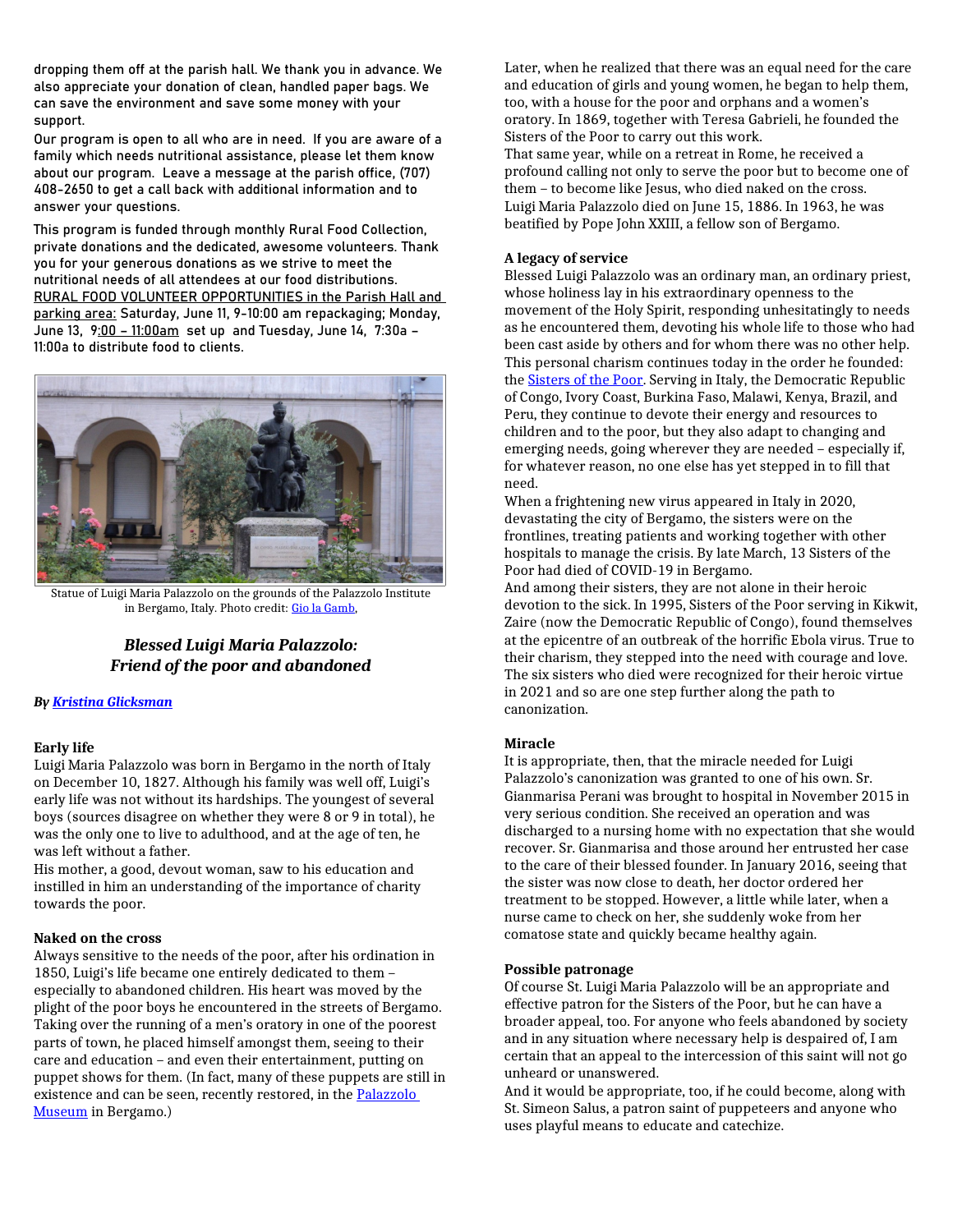

*Dinosaur (noun) 1. a person or thing that is outdated or has become obsolete because of failure to adapt to changing circumstances. --Oxford Dictionary*

"You've got mail!"

That's what my computer "said" to me almost thirty years ago. "You've got mail" was the chipper announcement on the first popular internet company—AOL--in the early nineteen nineties. Your emails were just a click away. Twentyeight years later I still have my original AOL email address. And I yes, I still use it. And yes, some of my younger friends shake their heads in disbelief when they realize the email address I've written to them from.

Yes. I am a dinosaur.

AOL of course stands for "America Online" and back in the infancy of the internet it was the place to be. Cutting edge. Innovative. Cool even. When I signed up for my AOL account in the summer of 1994, it was amazing. Then I was a rare breed. I was the earliest of early adopters. In 1994 barely 5 million Americans even had a consumer email account like AOL. Email and surfing the net was mostly the province of academics and the government and corporations.

You actually had to pay a monthly fee to AOL and dial in to the service using a telephone modem. You knew you were connected when a random series of beeps, squawks, and buzzes ended and then if you had email, you'd hear that amazing welcome. "YOU'VE GOT MAIL!" and always spoken in the cheeriest of tones.

At the height of its popularity and success AOL was worth some \$200 billion and boasted in excess of 35 million folks who used the platform. Today—well AOL is more of a punchline than anything, a quaint leftover item from the good old days of computers. It still limps along. But it no longer tells me "You've got mail!" when I sign in these days.

That's how it often is with big tech. So many companies here today and gone tomorrow. Red hot and on fire in the present and then ice cold and out of business oh so soon. That COMPAQ computer I had in 1994…that company bought Digital Computers in 1998, which was once the largest private employer in Massachusetts and is now gone. Hewlett Packard (HP) computers then bought the whole conglomeration in 2002. HP is now one of those fading computer companies along with IBM. Both were once blue-chip companies. I worked in high tech in the nineties. Every single company I was employed by is now gone. Prime. Data General. Sun Microsystems. Honeywell. Digital.

Perhaps more than any other industry high tech is known for dramatic ultra-fast growth but also its head spinning super quick decline. The darling of Wall Street and the public one year might be consigned to the trash heap of history the next. Makes me wonder what our time's AOL might be. Facebook? Google? Or how about Twitter? Will our kids be tweeting in 28 years or will this soon to be Elon Musk owned company become the next AOL?

Is Musk's \$44 billion purchase a savvy investment or is Twitter more smoke and mirrors than solid enterprise? Yes, it boasts 217 million daily active users and yes, if you could monetize infamy and drama, then Twitter might actually be worth what Musk is paying for it. Or not. There is the fact that ten percent of its users produce eighty percent of its